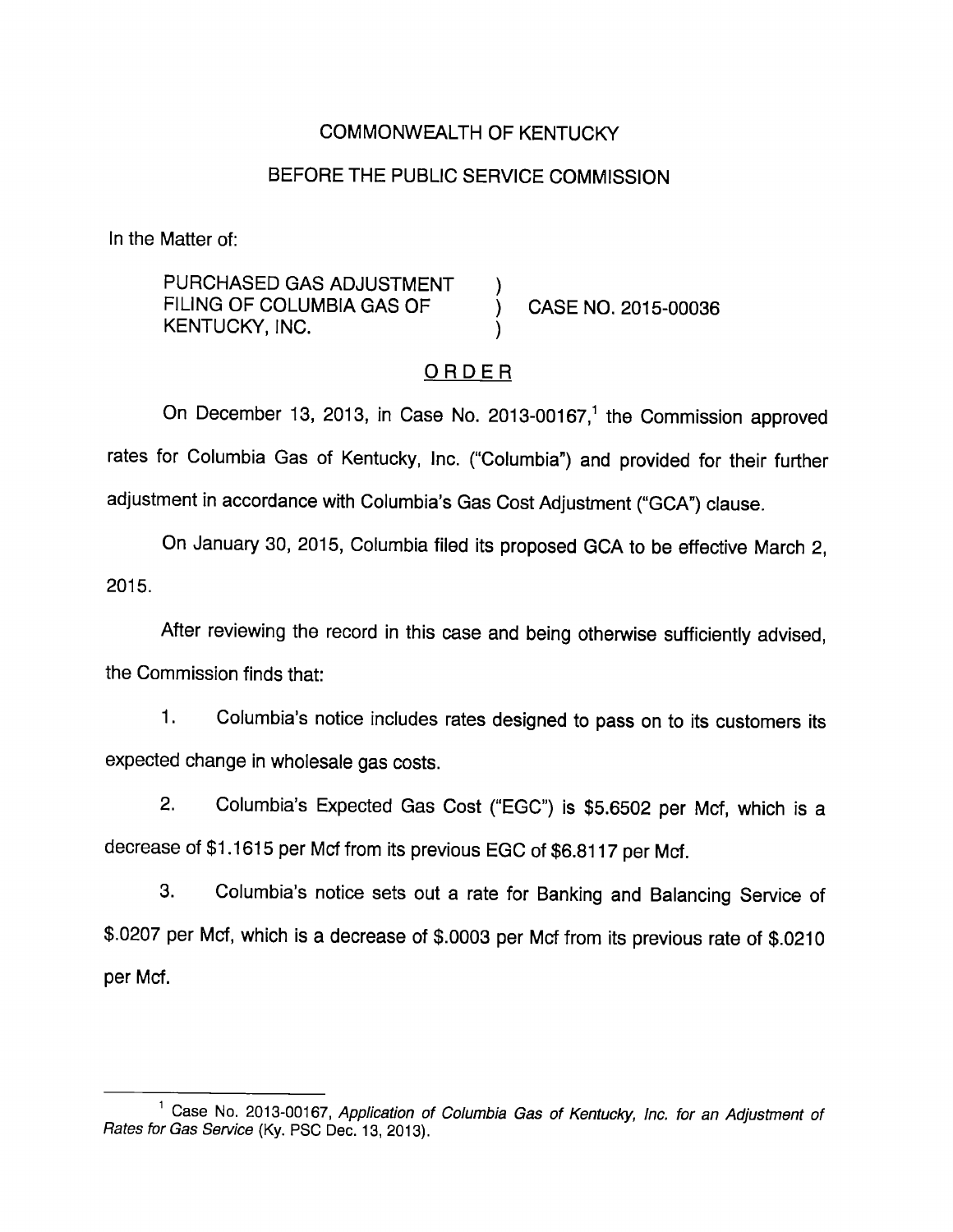4. Columbia's notice sets out no current quarter supplier Refund Adjustment ("RA"). Columbia's notice sets out a total RA of \$.0000 per Mcf, which is no change from its previous total RA.

5. Columbia's notice sets out its Actual Cost Adjustment ("ACA") of \$.3722 per Mcf, which is no change from its previous ACA.

6. Columbia's notice sets out its Balancing Adjustment ("BA") of \$.4721 per Mcf, which is an increase of \$.4772 per Mcf from its previous BA of (\$.0051) per Mcf.

7. Columbia's notice sets out a Special Agency Service ("SAS") refund adjustment of \$.0000 per Mcf, which is an increase of \$.0001 per Mcf from its previous SAS refund adjustment of (\$.0001) per Mcf.

8. Columbia's notice sets out its Gas Cost Incentive Adjustment ("GCIA") of \$.0472 per Mcf, which is an increase of \$.0283 per Mcf from its previous GCIA of \$.0189 per Mcf.

9. Columbia's approved Gas Cost Recovery rate ("GCR") is \$6.5417 per Mcf, which is a decrease of \$.6559 per Mcf from the previous GCR of \$7.1976 per Mcf.

10. The rate in the Appendix to this Order is fair, just, and reasonable and should be approved for billing for the March 2015 billing cycle, beginning on March 2, 2015.

IT IS THEREFORE ORDERED that:

1. The rate in the Appendix to this Order is approved for billing with the final meter readings beginning on March 2, 2015.

Case No. 2015-00036

-2-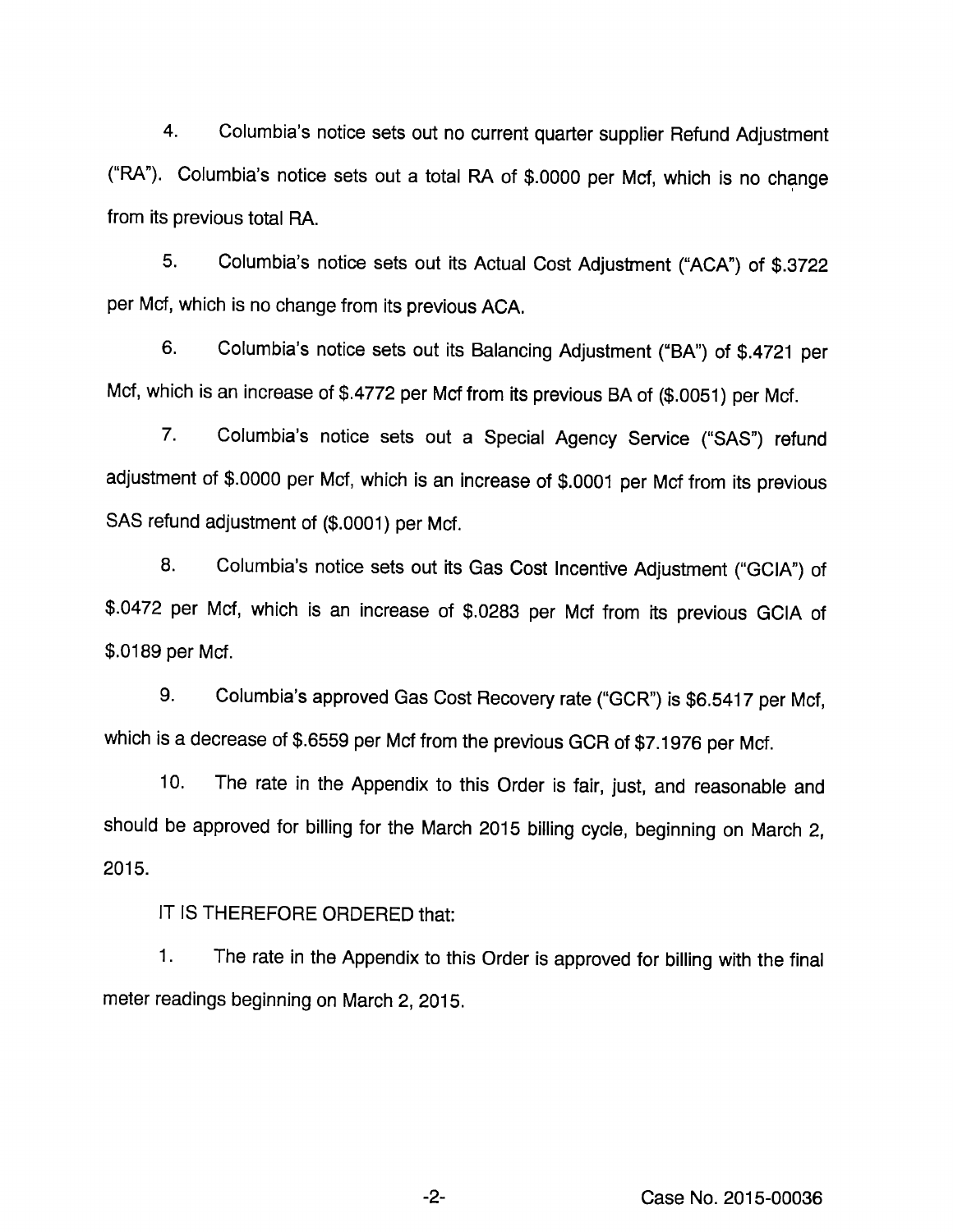2. Within 20 days of the date of this Order, Columbia shall file with this Commission, using the Commission's electronic Tariff Filing System, revised tariff sheets setting out the rate approved herein and reflecting that it was approved pursuant to this Order.

By the Commission



ATTES<sub>T</sub> Executive Director

Case No. 2015-00036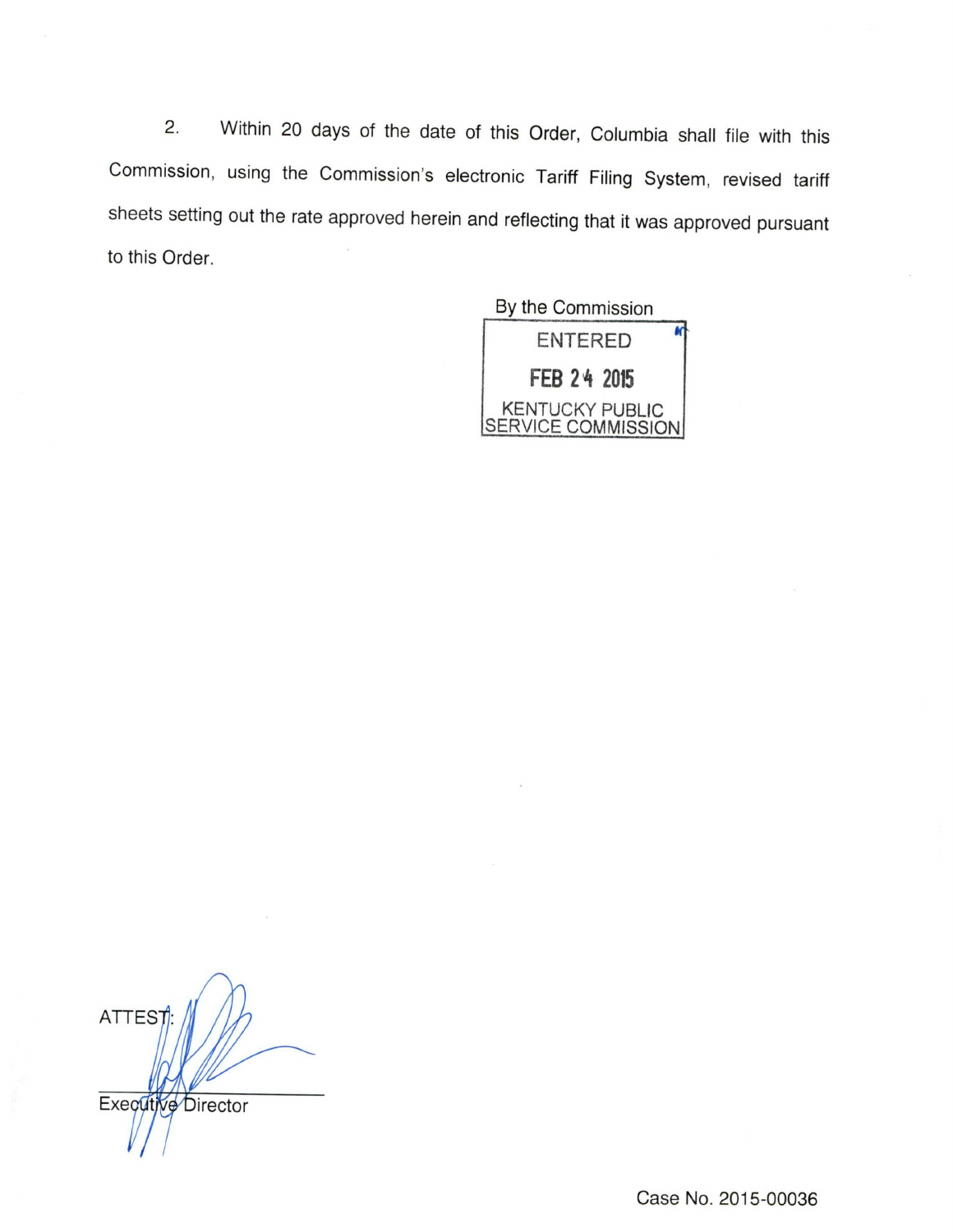#### APPENDIX

# APPENDIX TO AN ORDER OF THE KENTUCKY PUBLIC SERVICE COMMISSION IN CASE NO. 2015-00036 DATED FEB 2 4 2015

The following rates and charges are prescribed for the customers in the area served by Columbia Gas of Kentucky, Inc. All other rates and charges not specifically mentioned herein shall remain the same as those in effect under authority of the Commission prior to the effective date of this Order.

## Gas Cost Recovery Rate

 $\bar{z}$ 

 $\bar{\nu}$ 

The totai Gas Cost Adjustment shall be \$6.5417 per Mcf effective March 2, 2015.